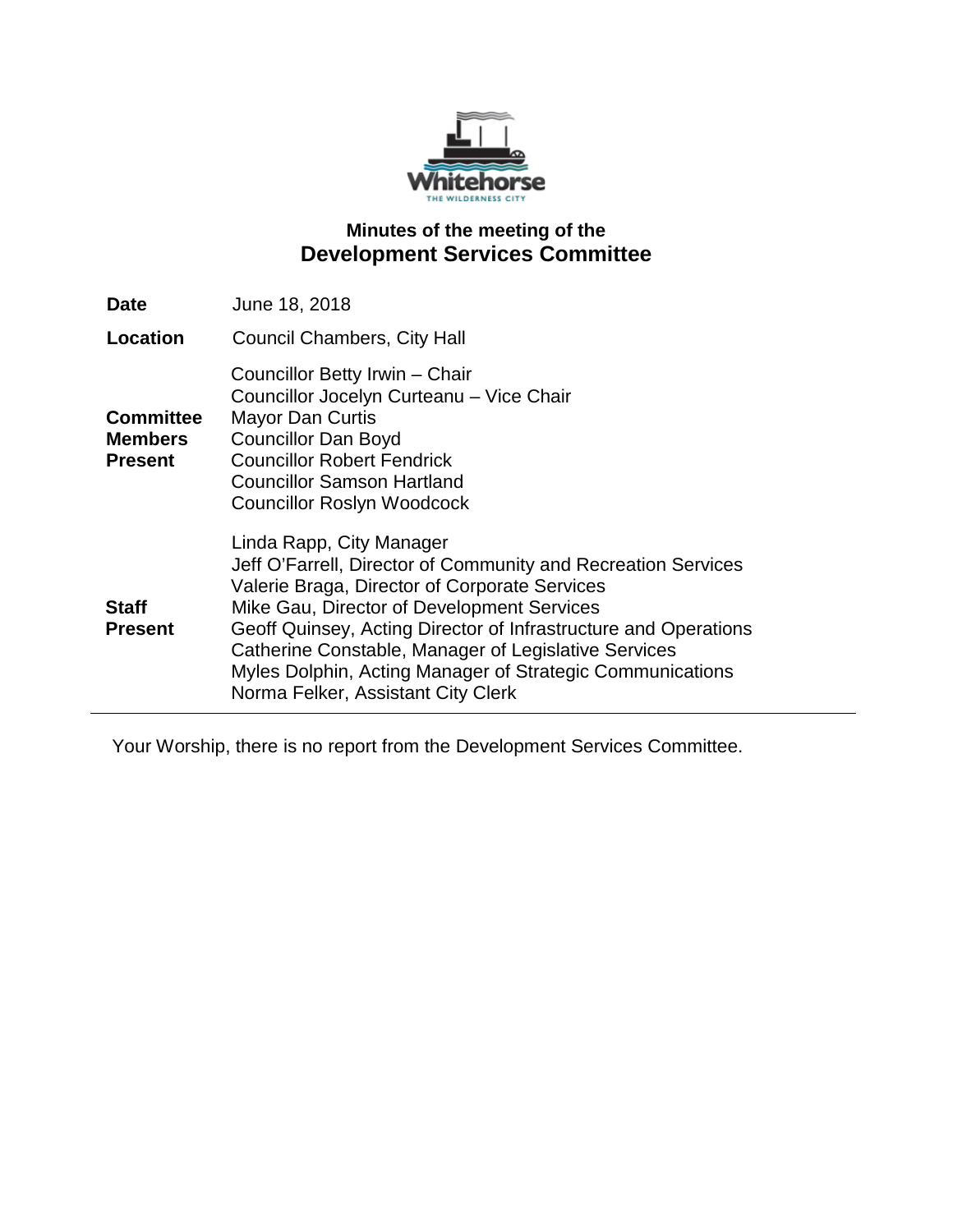

# **Minutes of the meeting of the Corporate Services Committee**

| <b>Date</b>                                          | June 18, 2018                                                                                                                                                                                                                                                                                                                                                                                                                                                                                                                                                                                       |
|------------------------------------------------------|-----------------------------------------------------------------------------------------------------------------------------------------------------------------------------------------------------------------------------------------------------------------------------------------------------------------------------------------------------------------------------------------------------------------------------------------------------------------------------------------------------------------------------------------------------------------------------------------------------|
| <b>Location</b>                                      | Council Chambers, City Hall                                                                                                                                                                                                                                                                                                                                                                                                                                                                                                                                                                         |
| <b>Committee</b><br><b>Members</b><br><b>Present</b> | Councillor Samson Hartland - Chair<br>Councillor Roslyn Woodcock - Vice-Chair<br><b>Mayor Dan Curtis</b><br><b>Councillor Dan Boyd</b><br><b>Councillor Jocelyn Curteanu</b><br><b>Councillor Robert Fendrick</b><br><b>Councillor Betty Irwin</b>                                                                                                                                                                                                                                                                                                                                                  |
| <b>Staff</b><br><b>Present</b>                       | Linda Rapp, City Manager<br>Jeff O'Farrell, Director of Community and Recreation Services<br>Valerie Braga, Director of Corporate Services<br>Mike Gau, Director of Development Services<br>Geoff Quinsey, Acting Director of Infrastructure and Operations<br>Catherine Constable, Manager of Legislative Services<br>Myles Dolphin, Acting Manager of Strategic Communications<br>Lindsay Schneider, Manager of Financial Services<br>Michael Reyes, Manager of Business and Technology Systems<br>Krista Mroz, Manager of Recreation and Facility Services<br>Norma Felker, Assistant City Clerk |

Your Worship, the Corporate Services Committee respectfully submits the following report:

### **1. 2017 Financial Statements**

The City's Auditors have completed their review of the 2017 Financial Statements, schedules and notes. They confirm that these statements present fairly the financial position of the City of Whitehorse as at December 31, 2017. The City's overall financial position has improved since 2016.

The City's water and sewer services are operated as a separate utility. This means that it is necessary to break out the operating costs. In order to maintain the separation between taxpayer-funded activities and the operations of the utility, the surplus must be transferred to the Water and Sewer Reserve.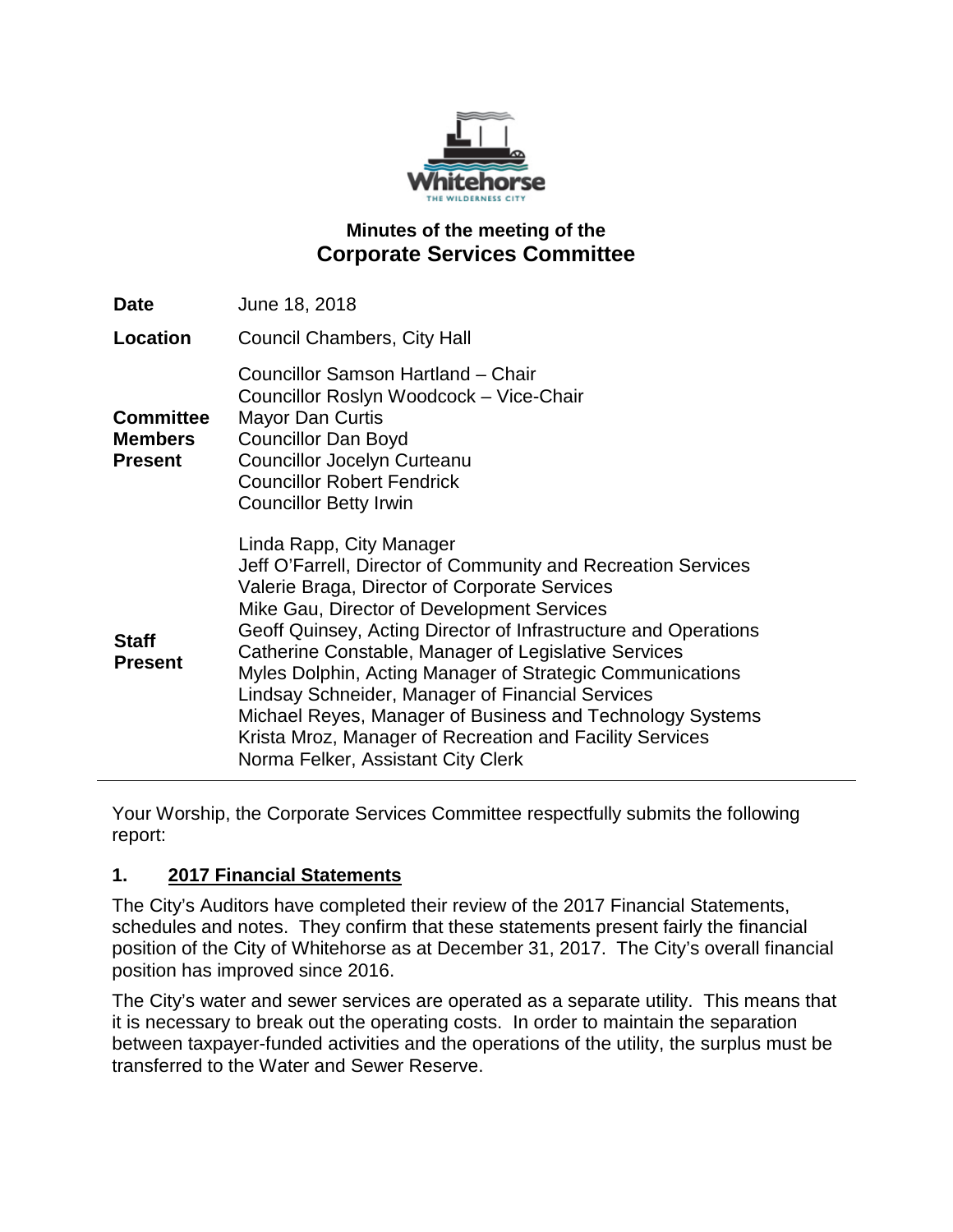#### **The recommendation of the Corporate Services Committee is**

THAT the audited City of Whitehorse 2017 Financial Statements be approved as presented, and

THAT the Water and Sewer Fund surplus of \$13,317.00 be transferred to the Water and Sewer Reserve.

#### **2. Contract Award – Recreation and Activity Management System**

The vendor for the recreation and activity management software currently being used by the City announced that the product would not be supported after this year. Therefore the City issued a request for proposals for a new system. Nine companies showed interest by picking up the proposal documents, but only one proposal was received. The sole proposal meets all requirements and is within budget.

#### **The recommendation of the Corporate Services Committee is**

THAT Administration is hereby authorized to award the contract for the Recreation and Activity Management System to PerfectMind Inc. in the amount of \$63,000 plus GST for one-time system implementation, and \$147,000 plus GST for annual support covering the following three-year period.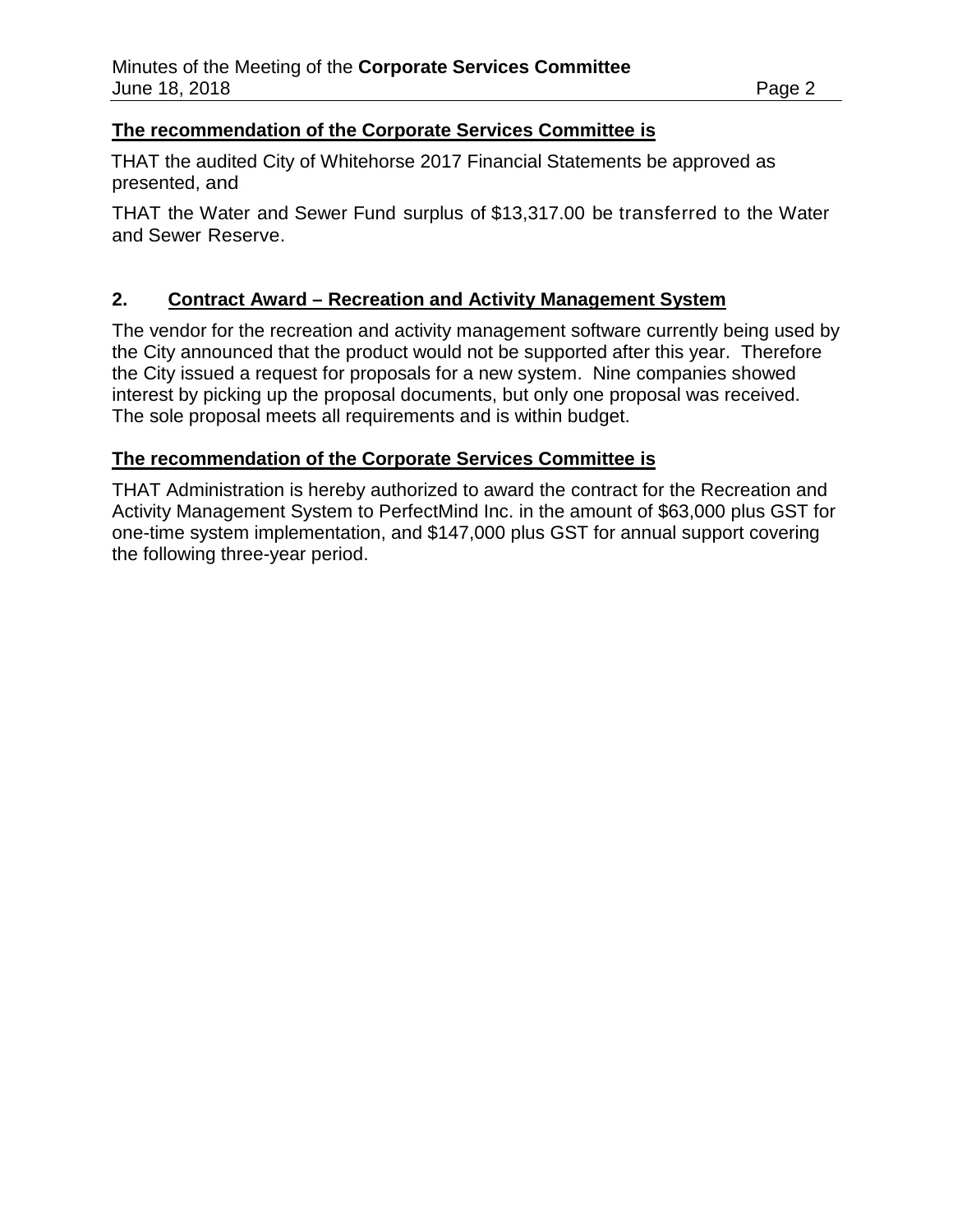

# **Minutes of the meeting of the City Planning Committee**

| Date                                                 | June 18, 2018                                                                                                                                                                                                                                                                                                                                                                                                                                                                                                                                                                                                            |
|------------------------------------------------------|--------------------------------------------------------------------------------------------------------------------------------------------------------------------------------------------------------------------------------------------------------------------------------------------------------------------------------------------------------------------------------------------------------------------------------------------------------------------------------------------------------------------------------------------------------------------------------------------------------------------------|
| Location                                             | <b>Council Chambers, City Hall</b>                                                                                                                                                                                                                                                                                                                                                                                                                                                                                                                                                                                       |
| <b>Committee</b><br><b>Members</b><br><b>Present</b> | Councillor Robert Fendrick - Chair<br>Councillor Betty Irwin - Vice Chair<br><b>Mayor Dan Curtis</b><br><b>Councillor Dan Boyd</b><br>Councillor Jocelyn Curteanu<br><b>Councillor Samson Hartland</b><br><b>Councillor Roslyn Woodcock</b>                                                                                                                                                                                                                                                                                                                                                                              |
| <b>Staff</b><br><b>Present</b>                       | Linda Rapp, City Manager<br>Jeff O'Farrell, Director of Community and Recreation Services<br>Valerie Braga, Director of Corporate Services<br>Mike Gau, Director of Development Services<br>Geoff Quinsey, Acting Director of Infrastructure and Operations<br>Catherine Constable, Manager of Legislative Services<br>Myles Dolphin, Acting Manager of Strategic Communications<br>Mélodie Simard, Manager of Planning and Sustainability Services<br>Wayne Tuck, Manager of Engineering Services<br>Patrick Ross, Manager of Land and Building Services<br>Ben Campbell, Planner<br>Norma Felker, Assistant City Clerk |

Your Worship, the City Planning Committee respectfully submits the following report:

### **1. Zoning Amendment – Motorways Fire Station**

The Downtown Fire Station is being relocated to the Motorways Area as part of the City's building consolidation project. Administration proposes rezoning the site of the new fire station and portions of several adjacent lots to allow emergency and protective services as the principal uses. The proposed zoning will also allow for the eventual expansion of an existing ATCO Electric power substation to accommodate growing power needs in the Downtown area.

The proposed amendment also provides for a minor relaxation of the interior side yard setback to reflect the placement of the existing building relative to the lot line. If this zoning amendment is approved, the layout of the City-owned lots in the area will be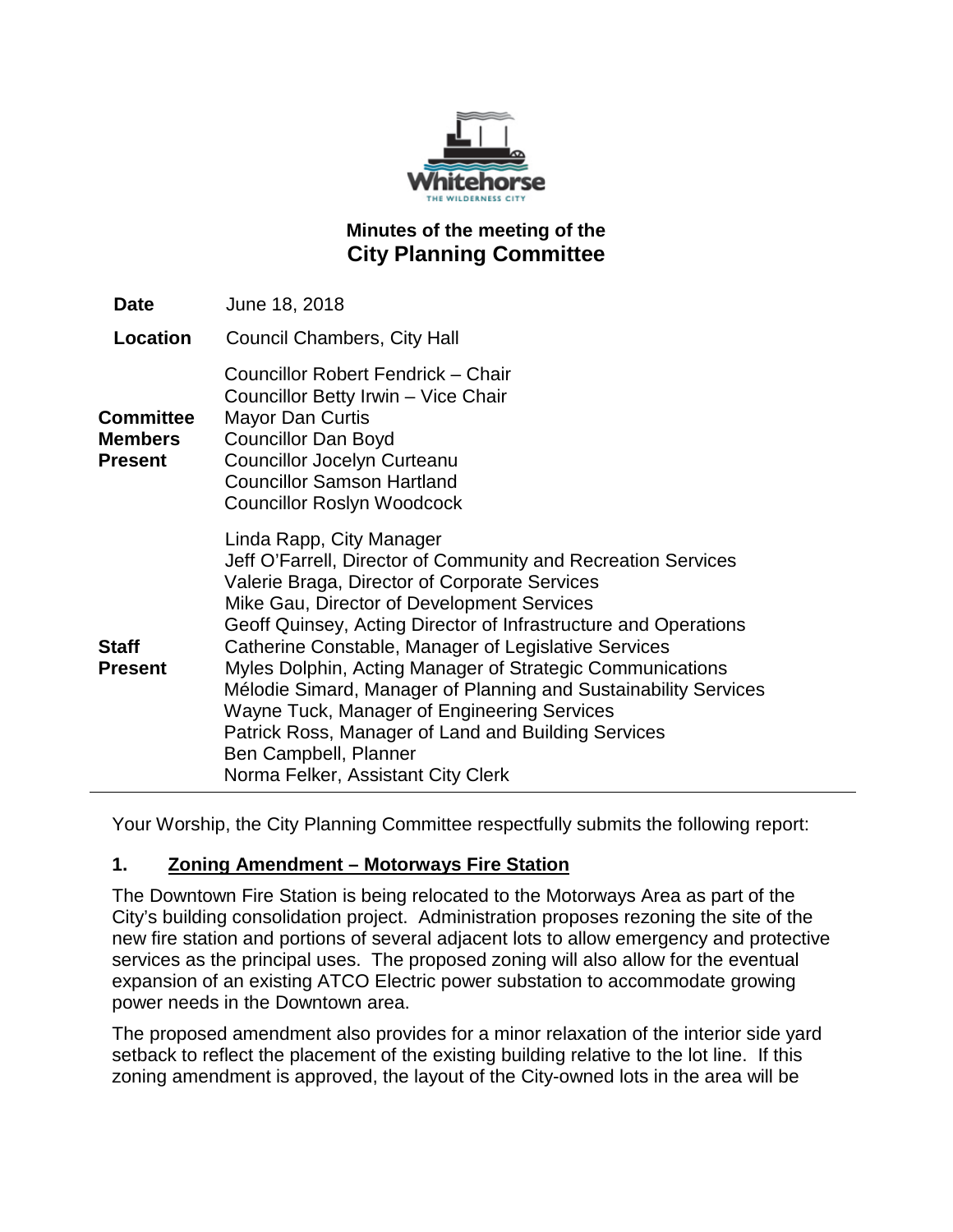reconfigured to create approximately 2000 square metres of developable area with frontage on both Front and Black Streets that could be sold for private development.

### **The recommendation of the City Planning Committee is**

THAT Bylaw 2018-41, a bylaw to amend the zoning of several parcels in the Motorways area to allow for the development of a fire station and the expansion of an existing electrical substation, be brought forward for consideration under the bylaw process.

### **2. Public Input Report – Conditional Use at 161 War Eagle Way**

The owner of 161 War Eagle Way has applied to construct a six-bedroom dwelling with a detached garage on the subject property. There is also a proposed garden suite to be situated above the garage. The dwelling is being designed to operate a four-room Bed and Breakfast lodging which requires Conditional Use approval. Only the proponent spoke at the public input session and no concerns were raised during the application process.

### **The recommendation of the City Planning Committee is**

THAT the conditional use application to allow for a four-room bed and breakfast lodging at 161 War Eagle Way be approved.

# **3. Public Hearing Report – Zoning Amendment (51 Keewenaw Drive)**

The owner of 51 Keewenaw Drive has applied to amend the zoning of the property to allow for the construction of a townhouse development without a commercial component. At the public hearing two persons spoke against the proposal and nine submissions were received, seven of which were opposed. Concerns raised included increased density, loss of commercial space, the style of the development, parking, traffic and speeding issues, and impacts on property values. Several submissions suggested that the development would be out of place in the existing neighbourhood.

The project will be required to meet the specific use regulations for multiple housing development that are intended to ensure a minimum level of quality in design. The final design will be confirmed at the development permit stage. A substantial amount of research and literature indicates that higher density housing developments, when suitably-designed and quality-built, do not reduce the property values of adjacent, lower density properties.

The developer is proposing an internal parking configuration with a one-way entrance from North Star Drive, and a two-way entry/exit from Keewenaw Drive. The number of off-street parking spaces proposed exceeds the minimums prescribed.

Dr. John Stamp addressed the committee to suggest that the time frame for public input on this issue was insufficient. He further suggested that the notification area was too small since the adjacent public park is widely used by the neighbourhood.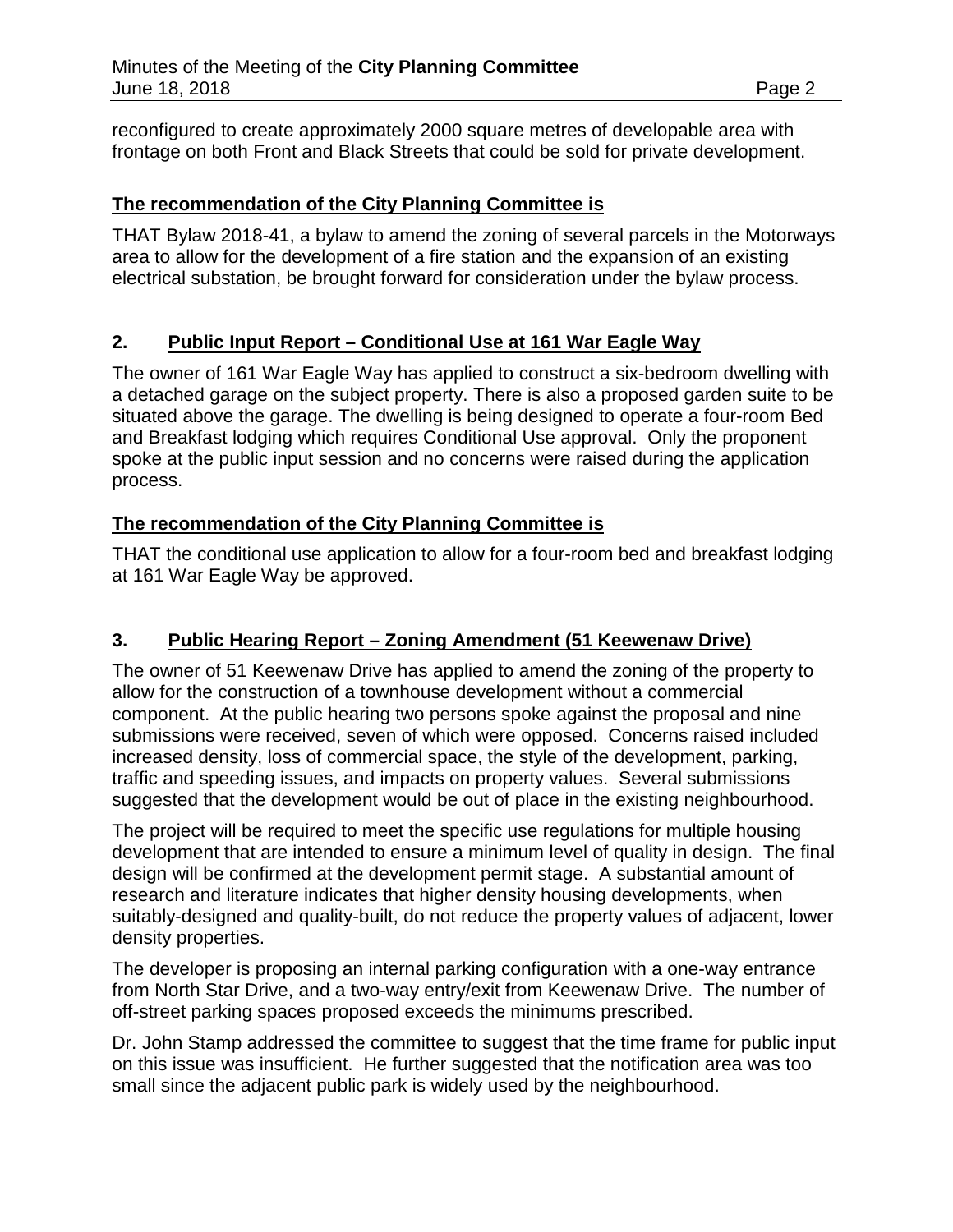#### **The recommendation of the City Planning Committee is**

THAT Bylaw 2018-30, a bylaw to amend the zoning of 51 Keewenaw Drive in the Copper Ridge Subdivision to allow for the construction of a townhouse development without a commercial component, be brought forward for second and third reading under the bylaw process.

### **4. Public Hearing Report – Zoning Amendment (19 McIntyre Drive)**

The Kwanlin Dün First Nation has applied to change the zoning at 19 McIntyre Drive to allow for the development of a multi-purpose building. There was no one present to speak to the application at public hearing, and no written submissions were received. No concerns were raised with respect to this bylaw.

#### **The recommendation of the City Planning Committee is**

THAT Bylaw 2018-34, a bylaw to change the zoning at 19 McIntyre Drive in the McIntyre Subdivision to allow for the construction of a multi-purpose building, be brought forward for second and third reading under the bylaw process.

### **5. Zoning Amendment – Whistle Bend Phase 6**

Most of the zoning for the Whistle Bend Subdivision was in place by 2012. However, as the neighbourhood is built out, design changes are being made to reflect engineering requirements and better planning solutions. The zoning proposed for Phase 6 is now being brought forward for consideration.

Phase 6 includes a mix of residential uses, a park, and public green space. A broad mix of housing allows residents to "age in place" and has the socio-economic benefit of mixing a range of income levels and demographics within a neighbourhood. It is located within walking distance of the Whistle Bend core and includes high density residential lots that support the viability of both commercial opportunities and transit service. The design also includes two "green streets" in which single family houses face onto a landscaped green corridor with a walking path instead of a typical residential street. Parking is available from expanded laneways.

### **The recommendation of the City Planning Committee is**

THAT Bylaw 2018-38, a bylaw to amend the zoning for Phase 6 of Whistle Bend, be brought forward for consideration under the bylaw process.

### **6. Downtown Plan**

The City embarked on a new Downtown Plan process in early 2017 as a means to inform the upcoming review of the Official Community Plan and to provide an actionoriented strategy and vision for a vibrant and healthy Downtown.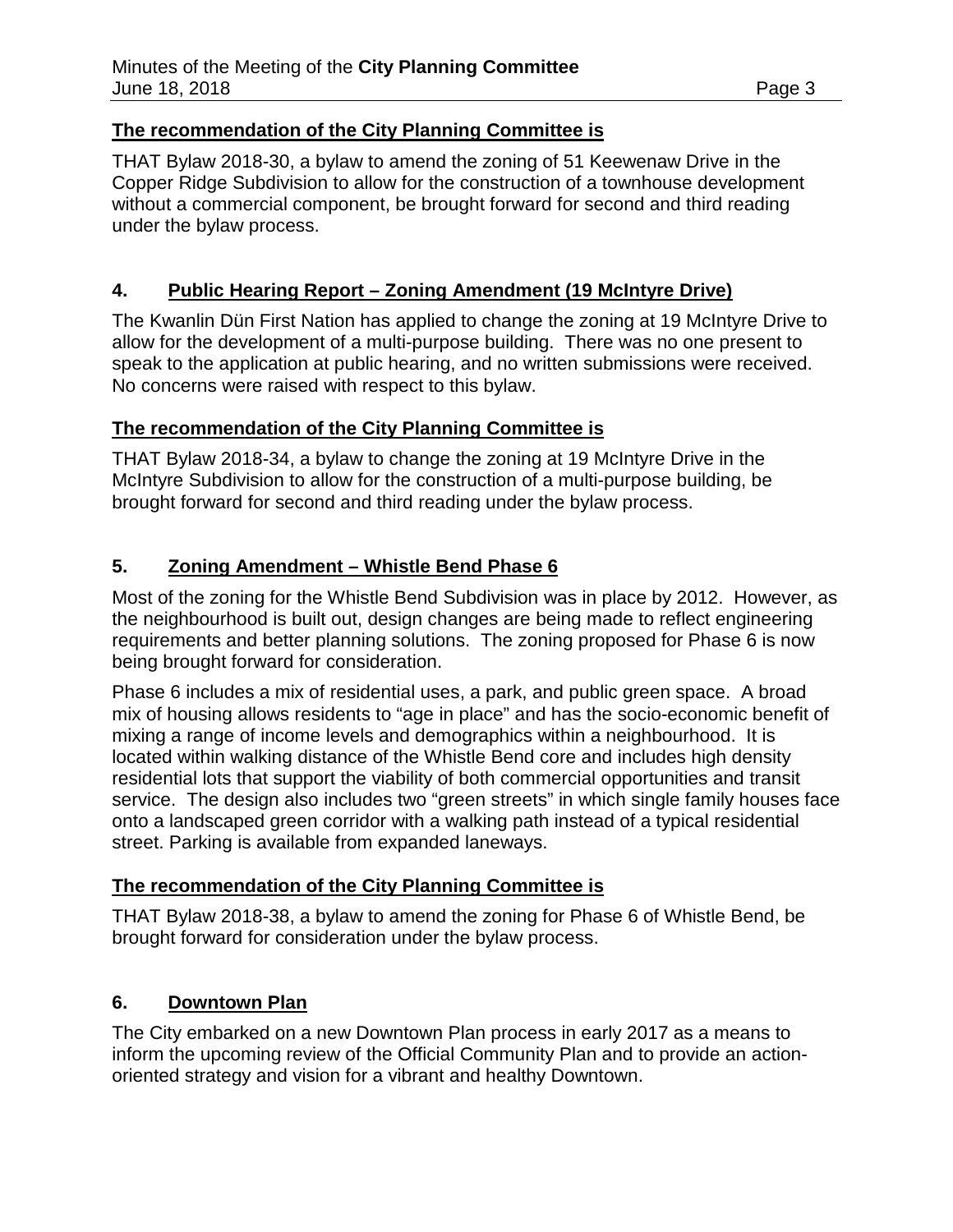A Marwell Plan was completed in tandem with this process, recognizing that both areas are part of the "Greater Downtown", an expanded area that forms the primary commercial, employment, service, and cultural area of the city. The initial plan was developed through an extensive consultation process and then revised by a public and organizational review.

From the outset, the goal was to develop an action-oriented plan that delves into the feasibility and considerations of large issues and opportunities for Downtown. The plan contains nine big actions for Downtown which have been determined through the engagement process as the most vital priorities. The plan also includes 53 other actions to support the Downtown Plan vision.

### **The recommendation of the City Planning Committee is**

THAT the Downtown Plan dated June 2018 be adopted as presented as a guiding document.

# **7. Marwell Plan**

New challenges and opportunities for Marwell have been created by the continued growth of the city and changing land-use patterns. The Marwell Planning process was launched in 2017 in conjunction with the Downtown Plan process to establish a vision and action plan for this important industrial and commercial-service area.

The major direction of the Marwell Plan is to strengthen the core function of Marwell as a mixed employment and service area while encouraging a shift away from heavier industry to lighter industrial and service-commercial uses, supported by live-work options. The plan contains five big actions and 30 other actions for Marwell over a ten year period as identified through the engagement process.

# **The recommendation of the City Planning Committee is**

THAT the Marwell Plan dated June 2018 be adopted as presented as a guiding document.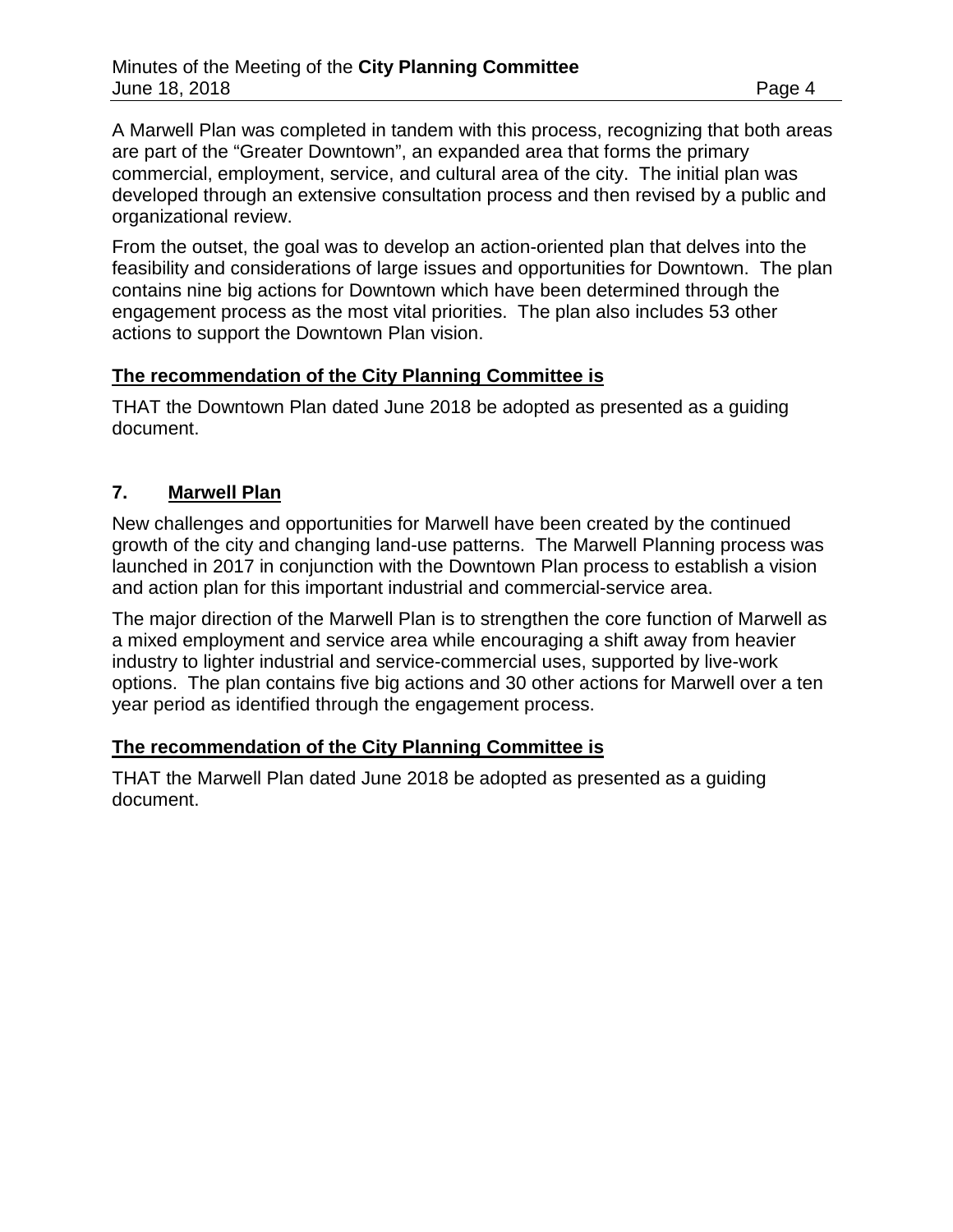

# **Minutes of the meeting of the City Operations Committee**

| Date                                                 | June 18, 2018                                                                                                                                                                                                                                                                                                                                                                                                                                                                                     |
|------------------------------------------------------|---------------------------------------------------------------------------------------------------------------------------------------------------------------------------------------------------------------------------------------------------------------------------------------------------------------------------------------------------------------------------------------------------------------------------------------------------------------------------------------------------|
| Location                                             | <b>Council Chambers, City Hall</b>                                                                                                                                                                                                                                                                                                                                                                                                                                                                |
| <b>Committee</b><br><b>Members</b><br><b>Present</b> | Councillor Dan Boyd - Chair<br>Councillor Samson Hartland - Vice Chair<br>Mayor Dan Curtis<br><b>Councillor Jocelyn Curteanu</b><br><b>Councillor Robert Fendrick</b><br><b>Councillor Betty Irwin</b><br><b>Councillor Roslyn Woodcock</b>                                                                                                                                                                                                                                                       |
| <b>Staff</b><br><b>Present</b>                       | Linda Rapp, City Manager<br>Jeff O'Farrell, Director of Community and Recreation Services<br>Valerie Braga, Director of Corporate Services<br>Mike Gau, Director of Development Services<br>Geoff Quinsey, Acting Director of Infrastructure and Operations<br>Catherine Constable, Manager of Legislative Services<br>Myles Dolphin, Acting Manager of Strategic Communications<br>Richard Graham, Manager of Operations<br>Chris Green, Deputy Fire Chief<br>Norma Felker, Assistant City Clerk |

Your Worship, the City Operations Committee respectfully submits the following report:

### **1. Contract Award – Fire Rescue Apparatus**

The 2018 capital budget includes funds for a new fire rescue apparatus as a replacement for an aging unit. The rescue apparatus carries the majority of rescue equipment required for technical incidents that may require special tools and equipment, including motor vehicle accidents, confined space rescue, ice rescue and rope rescue. The apparatus also provides a wide variety of support functions for use with structural responses.

Two proposals were received in response to the request for proposals issued. An internal team reviewed the proposals in accordance with City policies and only one proposal met the minimum technical threshold.

The sole remaining proposal meets all technical requirements and is within budget.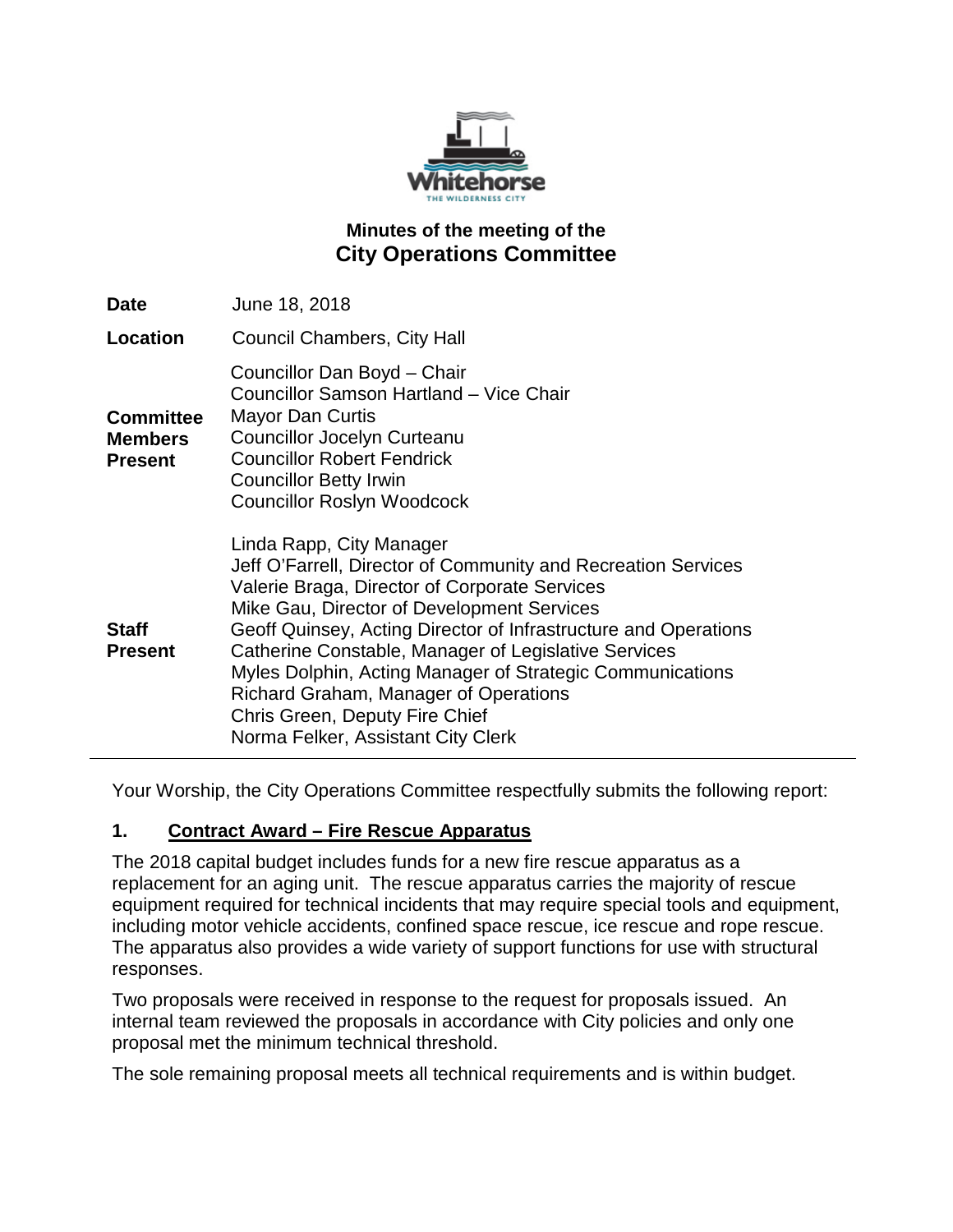## **The recommendation of the City Operations Committee is**

THAT Administration is hereby authorized to award the contract for the supply and delivery of a heavy duty rescue apparatus to Safetek for a price not to exceed \$886,532.00 plus GST.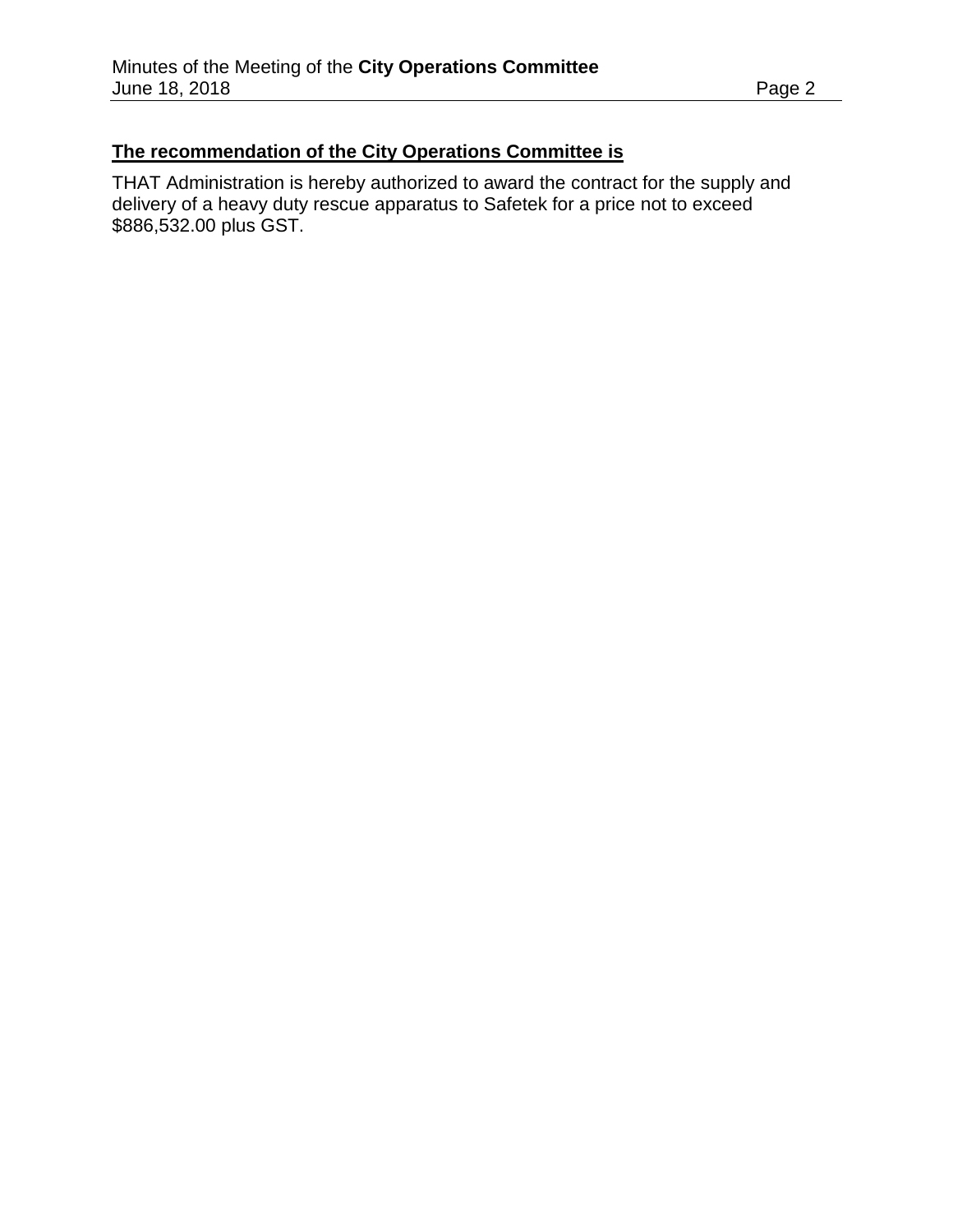

### **Minutes of the meeting of the Community Services Committee**

| <b>Date</b>                                          | June 18, 2018                                                                                                                                                                                                                                                                                                                                                                                                                                                                                                   |
|------------------------------------------------------|-----------------------------------------------------------------------------------------------------------------------------------------------------------------------------------------------------------------------------------------------------------------------------------------------------------------------------------------------------------------------------------------------------------------------------------------------------------------------------------------------------------------|
| Location                                             | <b>Council Chambers, City Hall</b>                                                                                                                                                                                                                                                                                                                                                                                                                                                                              |
| <b>Committee</b><br><b>Members</b><br><b>Present</b> | Councillor Jocelyn Curteanu - Chair<br>Councillor Robert Fendrick - Vice Chair<br><b>Mayor Dan Curtis</b><br><b>Councillor Dan Boyd</b><br><b>Councillor Samson Hartland</b><br><b>Councillor Betty Irwin</b><br><b>Councillor Roslyn Woodcock</b>                                                                                                                                                                                                                                                              |
| <b>Guest</b>                                         | Sasha Pejcic, PMP – Consultant, Transit Master Plan                                                                                                                                                                                                                                                                                                                                                                                                                                                             |
| <b>Staff</b><br><b>Present</b>                       | Linda Rapp, City Manager<br>Jeff O'Farrell, Director of Community and Recreation Services<br>Valerie Braga, Director of Corporate Services<br>Mike Gau, Director of Development Services<br>Geoff Quinsey, Acting Director of Infrastructure and Operations<br>Catherine Constable, Manager of Legislative Services<br><b>Cheri Malo, Manager of Transit Services</b><br>Douglas Hnatiuk, Manager of Parks and Community Development<br>Dexter Kotylak, Trail Coordinator<br>Norma Felker, Assistant City Clerk |

Your Worship, the Community Services Committee respectfully submits the following report:

### **1. Transit Master Plan**

In 2017 the City launched a comprehensive public engagement process to develop a Transit Master Plan. The process included interviews with administration, bus drivers and transit riders, public open houses, on-line surveys and meetings with Yukon College, the Department of Education and various community organizations.

This is the first Transit Master Plan developed for the City of Whitehorse. An integral part of preparing the plan included a review of all aspects of the current service, including routing, fleet, infrastructure, marketing, financials, technology and scheduling.

Engagement surveys separately targeted transit users and non-users, investigating travel patterns, reasons for using or not using transit, suggestions for improvement, and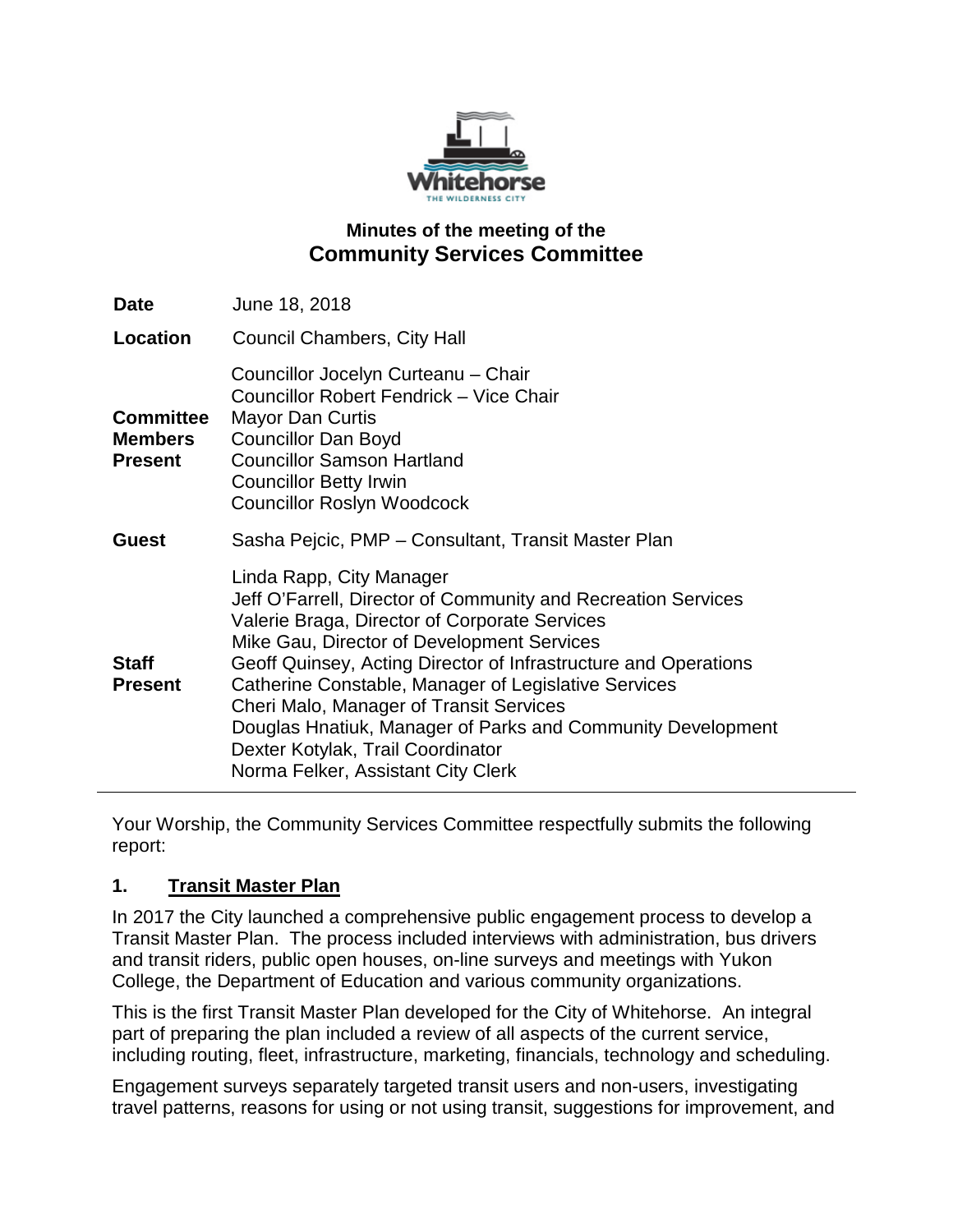current customer satisfaction. The results of these interviews and surveys directly informed the recommendations made in the Master Plan. All of the recommendations are accompanied by a detailed implementation plan.

### **The recommendation of the Community Services Committee is**

THAT the 2018 Transit Master Plan be adopted as presented as a guiding document.

### **2. Trail Development Policy**

In 2017 the Trail Maintenance Policy was revised to remove trail development components. At that time Council directed that a Trail Development Policy be prepared.

The proposed policy will streamline the trail development application process for both applicants and City staff. It will allow the City to enter into partnership agreements with stakeholders to develop and maintain new and existing trails, and may permit individuals to undertake trail enhancement projects on City trails. In addition, the policy contains terms that enable the City to achieve its objectives regarding public safety, user conflict avoidance, and environmental stewardship.

Keith Lay addressed the Committee on behalf of Active Trails Whitehorse Association to suggest that the policy should be updated with additional objectives including education, heritage and culture and active transportation. He also suggested that the definitions should be updated to provide greater clarity and provided a document detailing an analysis of the draft policy.

### **The recommendation of the Community Services Committee is**

THAT the Trail Development Policy dated June 2018 be adopted as presented.

### **3. Trail Designations**

The City is responsible for undertaking new trail construction and upgrades to existing trails resulting from neighbourhood-level trail planning. The City also maintains trails in accordance with the Trail Maintenance Policy and recommends amendments to applicable bylaws as required*.*

As a result of work completed by Administration and the trail maintenance crew, a number of trails now require inclusion in the Trail Maintenance Policy. In addition, amendments to the Snowmobile Bylaw are required to add to the list of trails where the use of snowmobiles is not permitted. By amending the Trail Maintenance Policy Council would accept the recommended trail priorities and maintenance standards for the newly designated trails.

Keith Lay spoke on behalf of Active Trails Whitehorse Association to state that Council should respect the survey results for the Whistle Bend area, particularly with respect to the Casca Inner Loop. He also stated that the proposed trail designation exclusions in the Snowmobile Bylaw do not go far enough or include enough trails. He provided a document detailing an analysis of the proposed designations.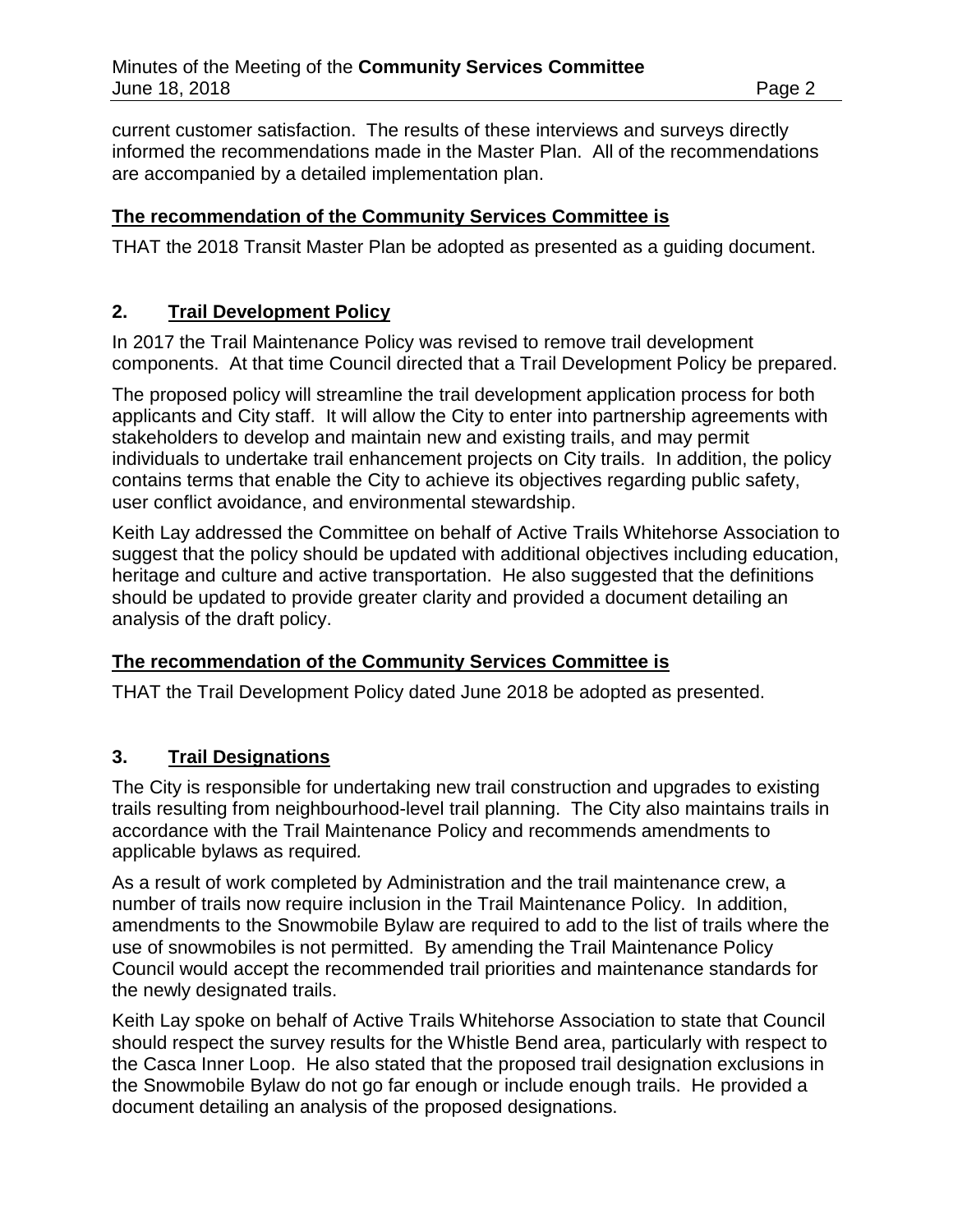Nancy Brady stated that she is happy to see the recommendation that the Whistle Bend Perimeter Trail be designated as non-motorized, but expressed concern that the Casca inner loop is recommended as motorized and the designation of the two trails is tied together. She stated that since City streets are allowed to be used as out and away routes this designation for the Casca Loop is unnecessary. Ms. Brady also stated that there is a place for noisy and fast-moving machines but that place should not include residential areas where walkers could be put at risk. She suggested that trailering should be used when the streets cannot be utilized for out and away routes.

Dorothy Lebel asked for clarification regarding the designation of the Grey Mountain Trail. She noted that this trail goes through an environmentally sensitive area and therefore should be designated as non-motorized on a year-round basis.

Jeff Marynowski spoke on behalf of the Klondike Snowmobile Association to advise that Association members participated in the Whistle Bend concept planning charrette because motorized trails are very important to the City. He acknowledged that any City street can be used as an out and away route, but some streets are cleared on a priority basis that prevents their use by snowmobiles.

#### **The recommendation of the Community Services Committee is**

THAT the Trail Maintenance Policy be amended to include the designation of 23 trails as outlined in the 2017 Trail Report; and

THAT Bylaw 2018-25, a bylaw to amend the Snowmobile Bylaw to add new excluded trails, be brought forward for consideration under the bylaw process.